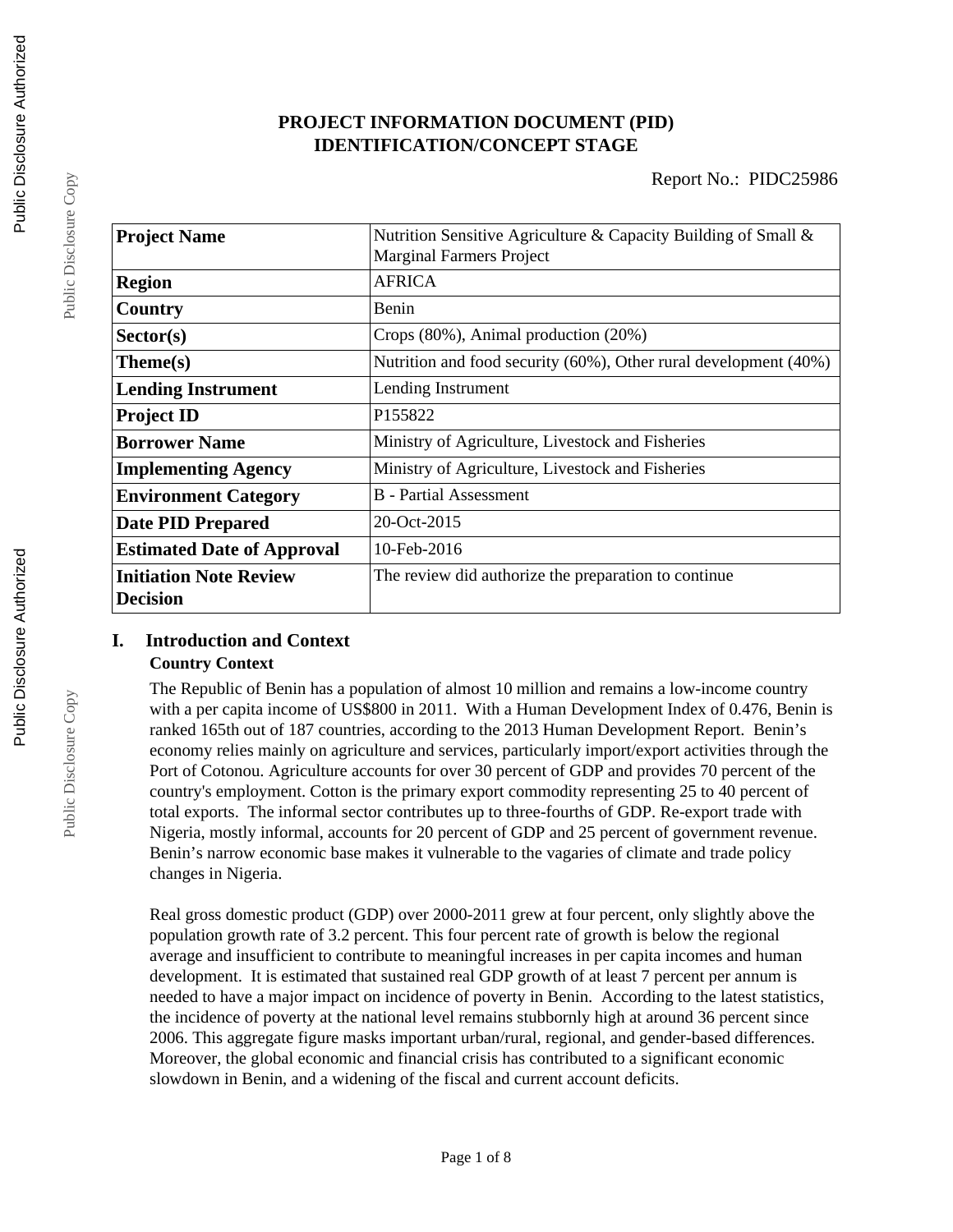Benin is endowed with fertile soils and sufficient water resources as a result of which the country has a comparative advantage in agriculture. According to the Country Partnership Strategy (CPS FY 13-17), building on Benin's comparative advantage in agriculture will require public investment in rural transportation and water management and irrigation, together with institutional reforms that foster private investment and facilitate increased productivity and effective input distribution and marketing of crops. The CPS further alludes to the fact that there are many opportunities to increase the value-added in cotton and food processing.

#### **Sectoral and Institutional Context**

Benin's economic growth is underpinned by improved agricultural productivity and overall economic growth to reduce rural poverty and improve food security. The country ranks in the lower income group of countries. Since the 1990's, the country is engaged in important economic reforms which resulted in a sustained economic performance with an average annual grown rate of 4.3 percent over 1990-2009. The development outcomes of this positive growth have, however, been limited due in part to the relatively high population growth (3.2 percent) and the regular spikes in food prices, recurrent floods and other external shocks. Food insecurity is also rising. An estimated 40 percent of the agricultural produce is wasted due to post-harvest losses (more than 200,000 ha) which mainly affects staple foods. In addition to the obvious impact on food availability, many village food stocks and seed supplies are compromised. The national food security stocks are also being drawn down at faster rate further exacerbating food insecurity. The country depends mainly on import to cover its food needs.

The country's agricultural trade performance is generally weak with a persistently negative agricultural trade balance. Improving productivity and production, as well as strengthening food product diversification are on the top of the agenda of the agricultural and overall development strategy in Benin. The agriculture sector strategy in Benin is being defined within the broader framework of the Comprehensive Africa Agricultural Development Program (CAADP). The government's strategy for agricultural diversification is supported by three documents: the Growth and Poverty Reduction Strategy; the Benin Development Strategy and Orientation Document; and the Strategic Plan to Revitalize the Agricultural Sector and the related National Agricultural Investment Plan.

The Agriculture sector faces several challenges, that include (i) reliance on limited number of agricultural products due to lack of production diversification – in fact, in case of Benin, public resources are largely concentrated on a single crop - cotton; (ii) seasonality in the supply of food products; (iii) post-harvest and other losses, which are not only limiting the volume available for consumption and marketable surplus but also constraining diversification of food sources; (iv) low level of productivity and production mainly due to lack of access to resources, improved technologies and sources of finance; (v) insufficient consideration of nutrition in agricultural strategies and programs; (vi) limited capacity in supporting farmers to produce high nutrient content and diversified food products; (vii) impact of climate change (viii) lack of gender sensitive agricultural policies notwithstanding that women involvement will have a major contribution for improved nutritional outcome; and (ix) lack of adequate transport infrastructure and market facilities.

The worsening food insecurity has confirmed the vulnerability of Benin's economy to external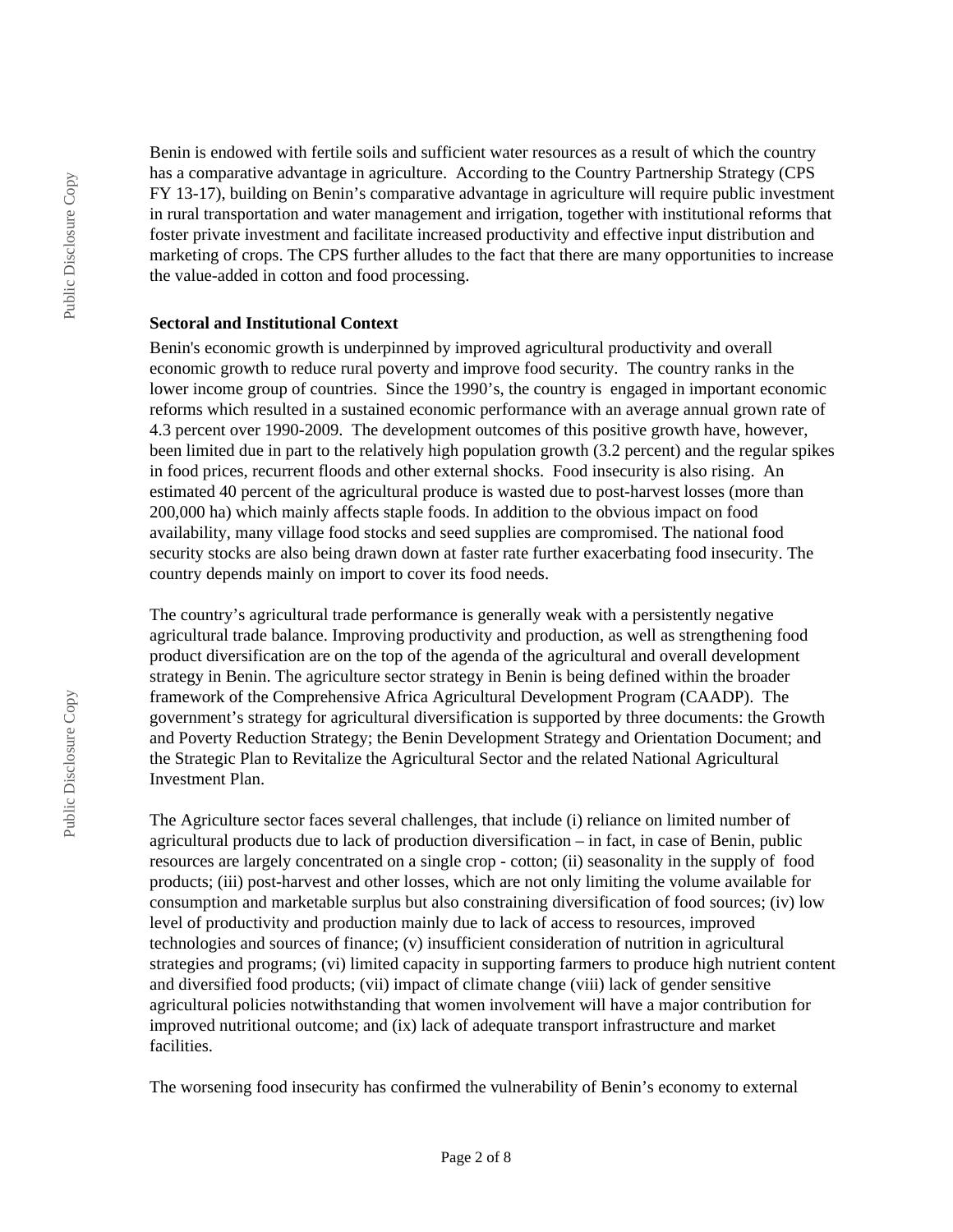shocks. The percentage of households considered as actual or potentially food insecure increased from 24 percent in 2008 to 55 percent in 2010 and there are still 10% of the population who are undernourished in 2014 . The current levels of malnutrition in Benin are of concern. While Benin has seen gains in child survival and maternal health, no such gains have been recorded in nutritional improvements. Over the past 10 years, nutrition improvements at best are stagnated. In 2006 (latest data available), 45% of children under 5 were stunted (an increase compared to 2001 when 29% of children were stunted), and 15% of children were born with low birth weight (Global Nutrition Report ). The country is therefore off course to reach the World Health Assembly Nutrition Targets for 2025 , according to the 2014 Global Nutrition Report.

Malnutrition is a contributing cause to almost half of the under-five mortality, as well as reduced cognitive development, productivity and life time earnings. Strikingly, various impacts resulting from nutritional deficiencies such as stunting, anemia during pregnancy and the first few years of life, low birth weight, inadequate breastfeeding, acute malnutrition (wasting) and iodine deficiency, have each been associated with IQ losses of varying degree (between 4-18 points). Therefore, malnutrition is a major (but often unrecognized) cause of potential intellectual loss in the Beninese population.

In addition to inadequate dietary intake which affect the majority of children in Benin, there are a number of challenges facing the efforts to improve nutritional outcomes, which includes: (i) insufficient (and poor tracking of) investments in nutrition compared to the needs; (ii) lack of institutional capacity and weak institutional arrangements to plan and implement nutrition interventions; (iii) complexity due to the need to involve a number of actors and weak coordination mechanisms; (iv) lack of accountability mechanisms; (v) lack of private sector involvement in developing the necessary value chain that will ensure an improved nutrition outcome, including processing agricultural products for improved nutrition; (vi) absence of long-term planning to demonstrate sustained nutritional outcomes; (vii) lack of assertive policies, legislative frameworks and political commitment for improving nutritional outcome. Institutional problem represents one of the major problems in improving nutritional outcome. According to one study, "…the effective use of available funds for nutrition in World Bank–supported projects is impeded primarily by the lack of an institutional home for nutrition and by the related question of responsibility for delivering nutrition services…" . Thus, according to the CPS, improving governance and accountability of multiple and multi-sectoral stakeholders will go a long way toward improving nutrition outcomes. The Multi-sectoral Food, Health and Nutrition Project initiated in 2013 is addressing these institutional challenges. The present project seeks to complement these efforts by enhancing involvement of the agriculture sector.

In addition to the agriculture sector support, there is a need for more support to address issues related to food insecurity and malnutrition. This PHRD grant is therefore provided to test a multisectoral approach to nutrition to further support the interventions funded under the ongoing IDA projects/program.

#### **Relationship to CAS/CPS/CPF**

The PHRD grant proposal is in line with the Government's aim to improve food and nutrition security outcomes and with the strategy for agricultural diversification and development. The grant will also support the CPS' goal of increasing sustainable growth, competitiveness and employment (namely improved agricultural productivity and diversification under Pillar 1) as well as improving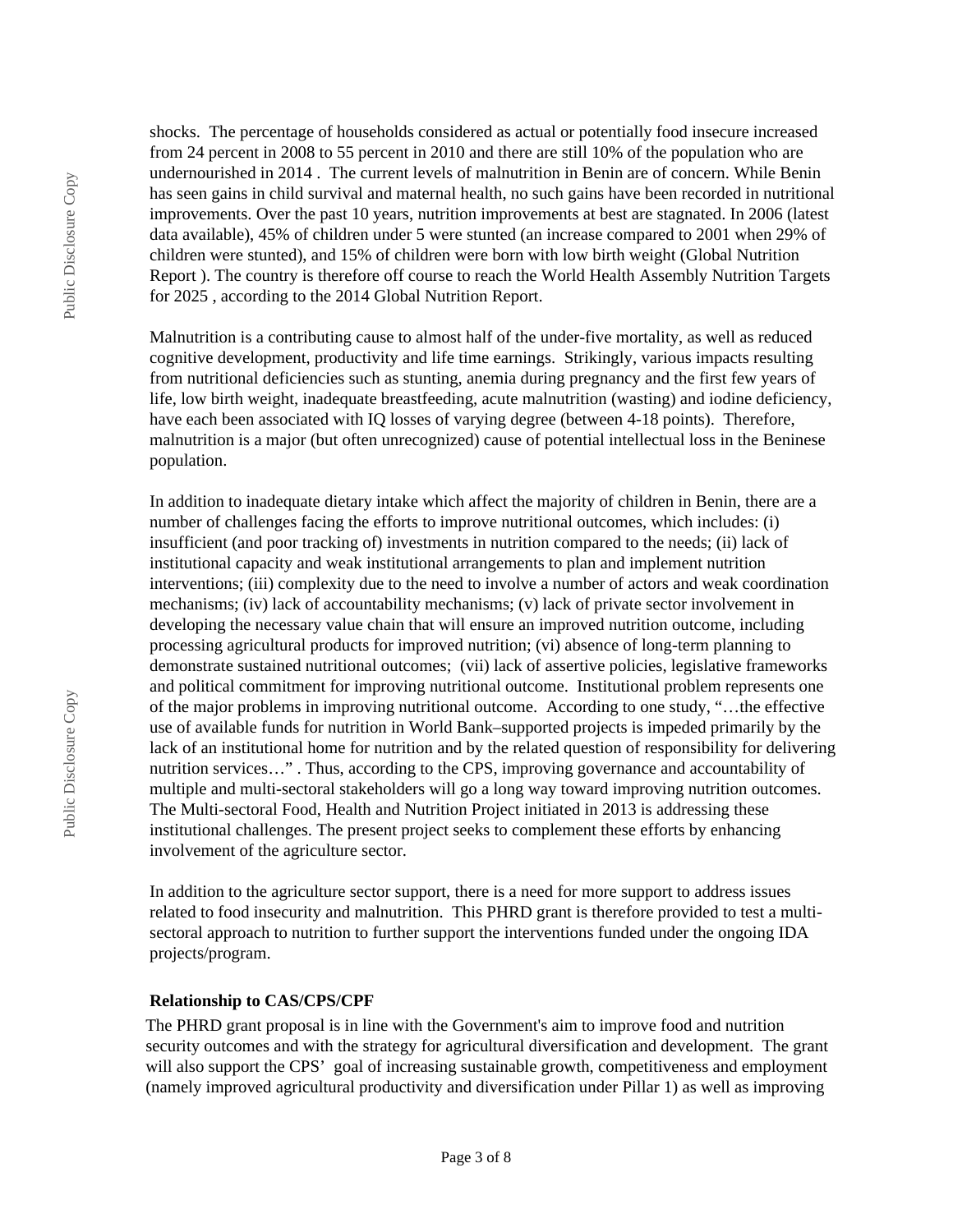access to basic social service delivery and social inclusion (namely improved education, health and nutrition services under Pillar 2). The project will contribute to the ongoing efforts to strengthen competitiveness and accelerating private sector-led growth and the national interests in and ownership of food and nutrition outcomes. It supports the long term objects of reducing maternal and child under-nutrition and thereby contributes to the attainment of three MDGs. Going forward it is fully aligned with the SDGs and the Zero Hunger Challenge.

The Government's Strategic Plan to Revitalize the Agriculture Sector (PSRSA) sets out the Government's vision to transform the country into "an agricultural power". The strategy has two main objectives: (i) fostering efficient and sustainable agriculture production; and (ii) improving agricultural diversification and competitiveness to facilitate access to markets, boost agriculture exports and reduce imports. The proposed PHRD Grant is in line with the Government strategy, mainly as it applies to diversification.

The proposed PHRD supported project is very well aligned with the Agriculture Global Practice priorities that aim to increase the share of IDA/IBRD agricultural projects with an explicit focus on nutrition. Accordingly, IDA is financing the ongoing Agricultural Productivity and Diversification Project, which has the objective of restoring and improving productivity and value addition for selected value chains. Specifically, under component 1, the project will finance adoption of improved technologies for the development of the food security and export-oriented value chains. Component 2 will finance the rehabilitation and development of small scale irrigation infrastructures to improve productivity and reduce output variability; and the construction and rehabilitation of market and storage infrastructures. Component 3 aims to improve the coordination of targeted value chains and to help improve access to financial services for project beneficiaries. Component 4 is aimed to help strengthen the capacity of the Ministry of Agriculture, Livestock and Fishery (MAEP) to effectively coordinate the implementation of the sector program and to manage and monitor the Project. The aim and activities of all the components are very well aligned with the proposed Grant. Accordingly, the proposed project will benefit and will complement the activities financed under these components.

IDA has further supported the government through Phase I of West Africa Agricultural Productivity Program. The objective of the program is to generate and accelerate adoption of improved technologies in the Participating Countries' top agricultural commodity priority areas that are aligned with the sub-region's top agricultural commodity priorities as outlined in the ECOWAP. Component 1 aims to strengthen the mechanisms and procedures for generation, dissemination and adoption of improved agricultural technologies and tools. Component 2 will strengthen National Centers of Specialization and Component 3 will fund demand-driven technology generation and adoption. Clearly the generation and acceleration of the adaption of new technologies and supporting a demand-driven system will greatly support the proposed PHRD financed grant, which will rely on adoption of new technologies by beneficiary farmers to diversify into high nutrient content agricultural products and enhance their productivity and processing.

The new Multi-sectoral Food Health Nutrition Project objective is to increase the coverage and utilization of community-based child growth and nutrition interventions in selected areas in the Recipient's territory. Component 1 of the project will support Policy and program development, management and coordination; while Component 2 will focus on Community mobilization and services delivery strengthening to improve public service delivery in the food , health and nutrition sectors. The proposed PHRD financed Grant will build on and make use of the coordination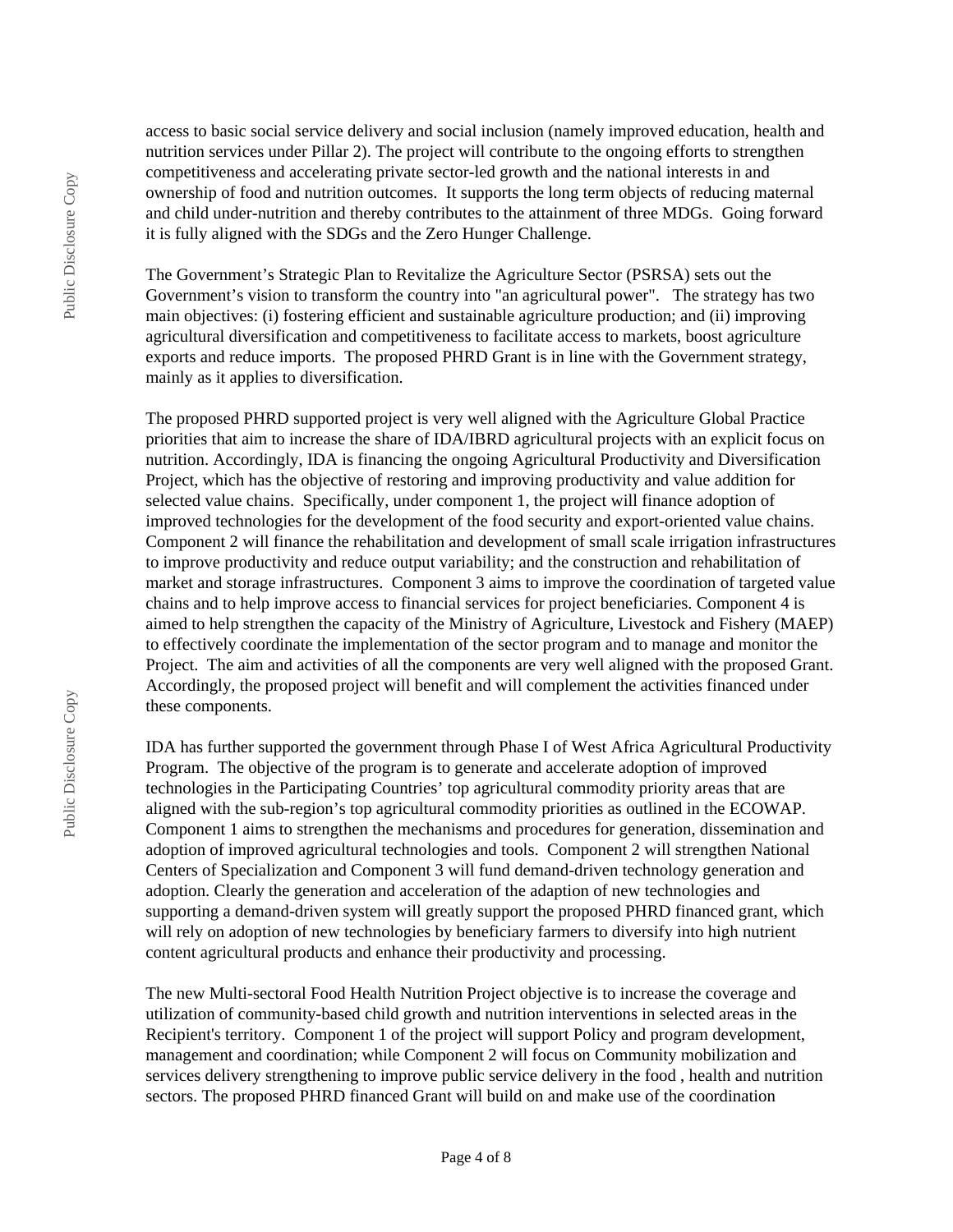mechanism, community organizations and improved delivery mechanisms supported under this Multi-sectoral project, with a focus on strengthening the contribution of the Ministry of Agriculture and farmer organisations' contribution to multi-sectoral efforts for nutrition.

Overall, the proposed Grant is very well aligned with the CPS and in coordination with on-going projects, will build on the gains made and the institutional bases established. Thus, this proposed project will contribute directly to the target of increasing IDA/IBRD projects with nutrition focus to 40% by FY 15; and 60% FY 16.

# **II. Project Development Objective(s)**

#### **Proposed Development Objective(s)**

The objectives of the PHRD grant are to support selected small and marginal farmers to diversify their production and to enhance the consumption of nutrient-dense foods.

The PDO will be achieved by: (a) promoting production of nutrient-dense foods (fruits and vegetables, pulses, dairy, non-wood forest resources or products, dairy and eggs, and aquaculture), both for consumption and commercialization; (b) reduction of post-harvest losses (including support to community food storage, processing and conservation) and support to market linkages; and (c) nutrition education for consumers and institutional and technical capacity development of local authorities and farmers on agriculture-nutrition linkages.

#### **Key Results**

The key expected outcomes are: (i) income of smallholder farmers targeted under the project increased by 4.5%; (ii) percent of beneficiaries reporting increased dietary diversity – at least 25% of the population in the project area; and (iii) increased volumein the production of nutrient-dense foods (at least 1,000 tons). In addition, the project will contribute to the Bank's Agriculture GP priorities to improve health outcomes, specifically, to end hunger and reduce child stunting as well reduce food related NCDs.

Direct beneficiaries of this grant would be about 5,000 small and marginal farmers' households in Benin. An emphasis will be put on women. In addition, 20,000 people are expected to benefit indirectly from project activities including availability of high nutrient food produce in the market and greater knowledge on nutrition. Beneficiaries will also include government policy makers, program manager and extension workers, who will benefit from capacity development in the field of nutrition. Furthermore, the number of indirect beneficiaries could substantially increase if the project is used to strengthen institutional mechanisms (including policy/legislative frameworks) and develop tools/approaches which enhance the nutritional impact of other agricultural investments in the country. The project activities will cover about 8 priority rural Communes in 4 "Départements". The preliminary four selected "Départements" are Atacora, Donga, Mono and Couffo. Selection of the eight Communes will be based on two major criteria: commune need to be in the food and nutrition insecure area; and is part of the selected Commune for the National Food Security Program (42 Communes are selected).

#### **III. Preliminary Description**

#### **Concept Description**

This project design recognizes the potential of agriculture in contributing significantly to sustainable nutrition outcomes and the challenges faced to achieve that goal such as: limited product diversification, reliance of single (mostly) crop production; seasonality of food availability; limited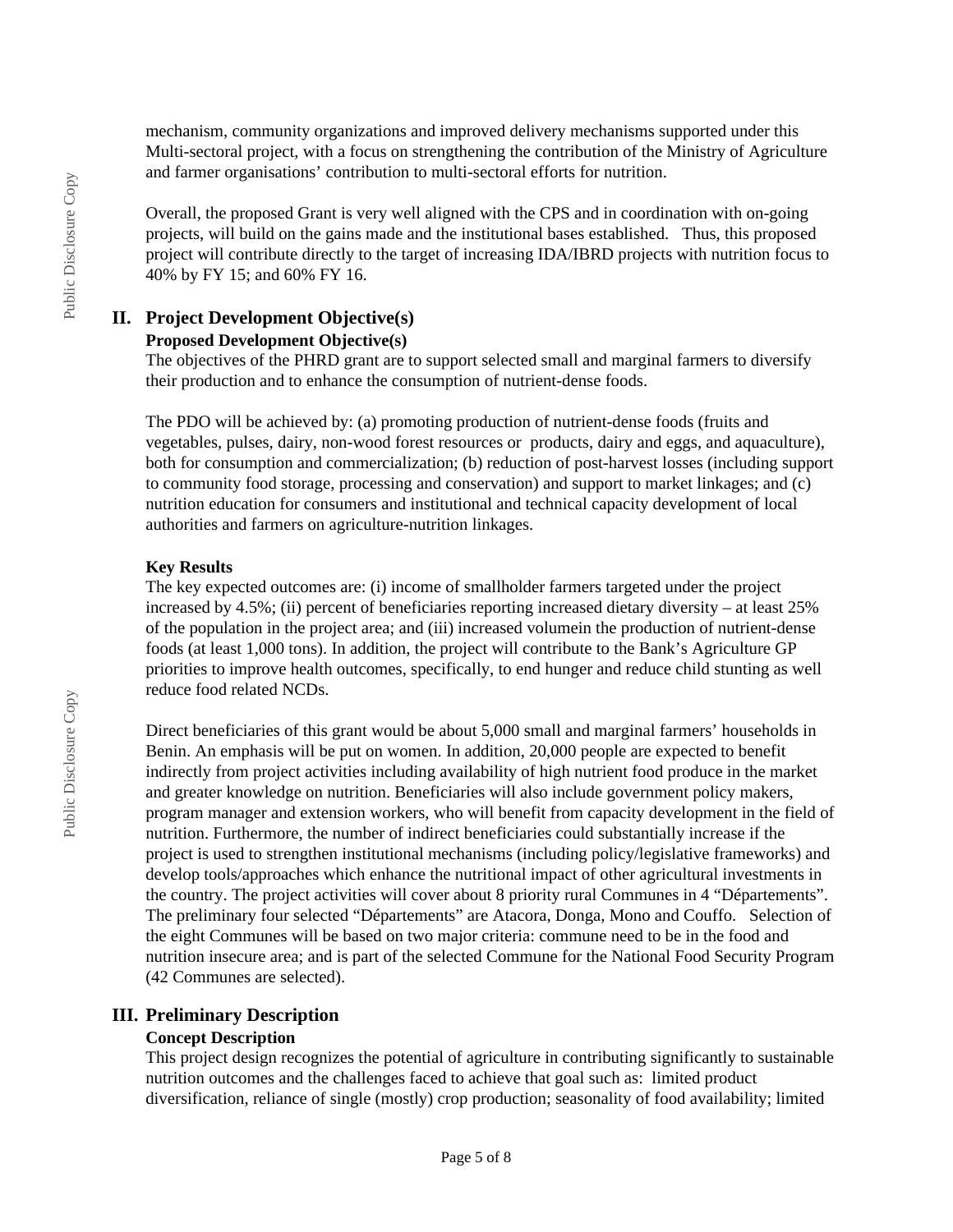knowledge and capacity on nutrition and agriculture-nutrition linkages; weak local organizations; low consideration on women's contribution to agriculture and household food and nutrition security, particularly for the children aged less than 5 years; limited/inexistent tracking of agricultural investments' impact on food consumption and nutritional outcomes. The design also takes into consideration the limited resource envelope available and therefore will prioritize specific defined regions, leveraging resources from other projects in the sector and beyond.

The project will have three components: Component 1 will focus on improving food production and diversification. Component 2 will support value addition to agricultural products and access to markets. Component 3 will promote institutional and technical capacity development on agriculturenutrition linkages, including nutrition education. The proposed grant will complement ongoing Bank-supported projects and national programs. In particular, the proposed project will: (i) complement the Bank-supported Multisectoral Food Health Nutrition Project by supporting communities with appropriate methods and technologies for diversified food production throughout the year (e.g., vegetables, fruits, small livestock), conservation (e.g., drying), storage (e.g., community grain banks) and transformation (e.g., fermentation, cheese production); and (ii) seek synergies with technology generation and adoption activities by the Bank-funded West Africa Agricultural Productivity Program as well as value chain improvement activities by the Banksupported Agricultural Productivity and Diversification Project.

Component 1: Production intensification and diversification: The aim of this component is to support the intensification and diversification of food production by promoting and providing agricultural inputs, technologies and services related to the diversification of production. This activity will be linked to research and will use various community channels such as farmer field schools and extension workers. Agricultural inputs will include improved variety seeds, fertilizers, as well as livestock and fisheries inputs. The services will consist in technical assistance in farming activities. Where feasible, the practice of mix-cropping and mix-farming will be encouraged. This component will work with and build on the farmer organizations' platform established under the IDA Agricultural Productivity and Diversification Project. A list of improved on-farm and postharvest technologies has been identified for the targeted value chains by the IDA project and the PHRD supported project will make use of this readily made list. Further, the proposed Grant also will build on the experience gained by the IDA project in dissemination of planting materials and promotion of best farms management practices through farmers field schools. Partnership with the IDA's West Africa Agricultural Productivity Program will be instituted to extend the demand based agricultural technologies and adoption system to small and marginal farmers towards diversification of their products to include high nutrient crops varieties including introduction of new crops from their partnering institutions research fields. The project will target areas that are covered both by the IDA APDP and the Multi-sectoral FoodHealth and Nutrition Project (MFHNP), so as to crowd-in support by strengthening synergies with IDA projects and partnering with other interventions in agriculture and other sectors involved in nutrition.

Component 2: Value addition and market linkages: The aim of this component is to reduce food losses and seasonality in food availability as well as increase the market value of foods by: (i) improving access to storage and conservation facilities, as well as nutrition-sensitive processing technologies; and (ii) support to the creation of formal links between private sector and farmer associations. The aim of this priority area is to complement diversification activities implemented through component 1 by supporting farmer organizations to engage with private sector and build partnerships between farmers and private sector operators including small and medium scale food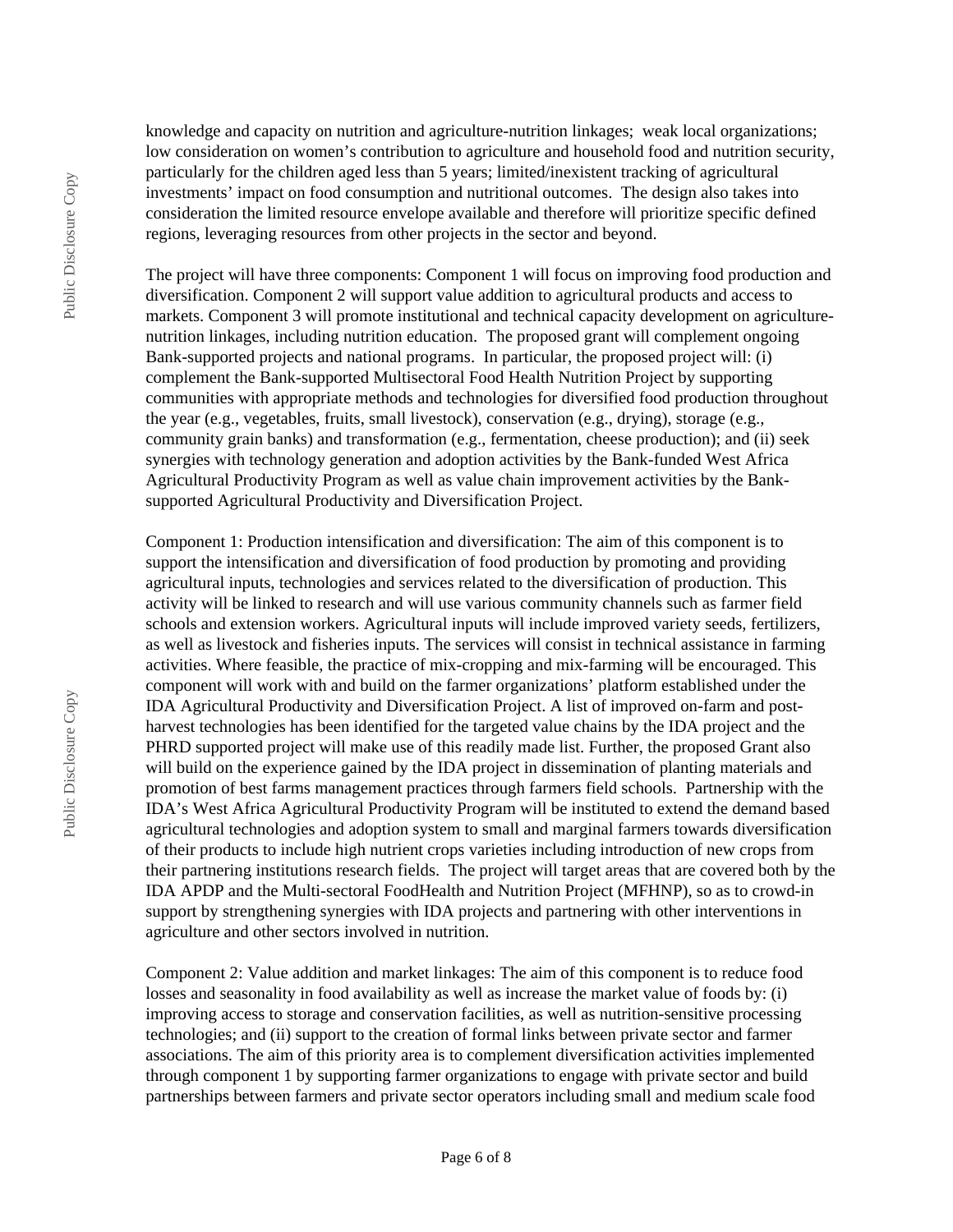Public Disclosure Copy Public Disclosure Copy

processing industries. This should be a "win-win" partnership where both part will benefit. The strengthening of farmers' associations will therefore be very useful. In fact, the more the small scale farmers' associations are strengthened, the better they can defend they interest and be competitive. The support will include preparation of business plans; marketing, demand creation and facilitating partnership with the private sector – Business Partnership (BP). At least 30 BPs are expected to be supported under this component. The range of support will vary from assistance in marketing, facilitation of local processing, and development of supply line for nutrient-dense foods (including biofortified crops, fortified fertilizers, or fortified processed foods). Small innovation fund (matching grant) will be allocated to help BP undertakings and support investment. Eligible expenditure for support as an investment under this component will include: small micro irrigation for home garden vegetable crops; acquisition of improved agricultural technologies and tools; micro-and-small scale processing equipment; technology and tools that reduce waste such as postharvest loss; livestock rearing activities that are directly related to enhancing nutritional impact; support to post-harvest quality enhancing and processing activities. Forty-percent of the Grant will be allocated to women beneficiaries and special support will be provided to them to prepare proposal, such as business plan preparation. Priority will be given to those activities that can demonstrate improved nutritional outcome and contribute to climate smart agriculture This component will be aligned with the IDA Agricultural Productivity and Diversification Project and to leverage additional resource for financing this component's activities.

Component 3 : Capacity development on nutrition-sensitive agriculture and nutrition education: The aim of this component is to promote consumption of nutrient-rich foods and build the capacity of local authorities and farmer organisations to promote nutrition-sensitive agriculture through (i) nutrition education for farmers and consumers, (ii) capacity development of national and local authorities on agriculture-nutirtion linkages; (iii) support to multi-sectoral coordination for nutrition; (iv) integrating nutrition outcome indicators in the monitoring and evaluation of agricultural projects, starting with the PHRD and IDA supported agriculture project. This component will align its activities with the Multi-sectoral Food Health Nutrition Project and support the involvement of stakeholders working in agriculture in multi-sectoral efforts to improve nutrition with a focus on improved infant and young child feeding practices and knowledge on care practices. The activities will include organization of nutrition trainings, development of food recipes books based on locally available foods, communication campaigns on nutrition (community and mass-media) and community food demonstrations. The component will effectively use existing learning centers and community nutritional points. The project will use nutrition education materials and expertise available through the MFHNP and complement these as necessary. The project will also sensitize policy makers, program planners and farmer organizations at central and local levels on nutritionsensitive agriculture, and support the engagement of these stakeholde rs in multi-sectoral coordination mechanisms for nutrition. Finally, the project will develop capacities to monitor and evaluate the nutritional impact of agricultural projects, with an emphasis on dietary intake and feeding practices.

# **IV. Safeguard Policies that Might Apply**

| Safeguard Policies Triggered by the Project | Yes | No | TBD |
|---------------------------------------------|-----|----|-----|
| Environmental Assessment OP/BP 4.01         |     |    |     |
| Natural Habitats OP/BP 4.04                 |     |    |     |
| Forests OP/BP 4.36                          |     |    |     |